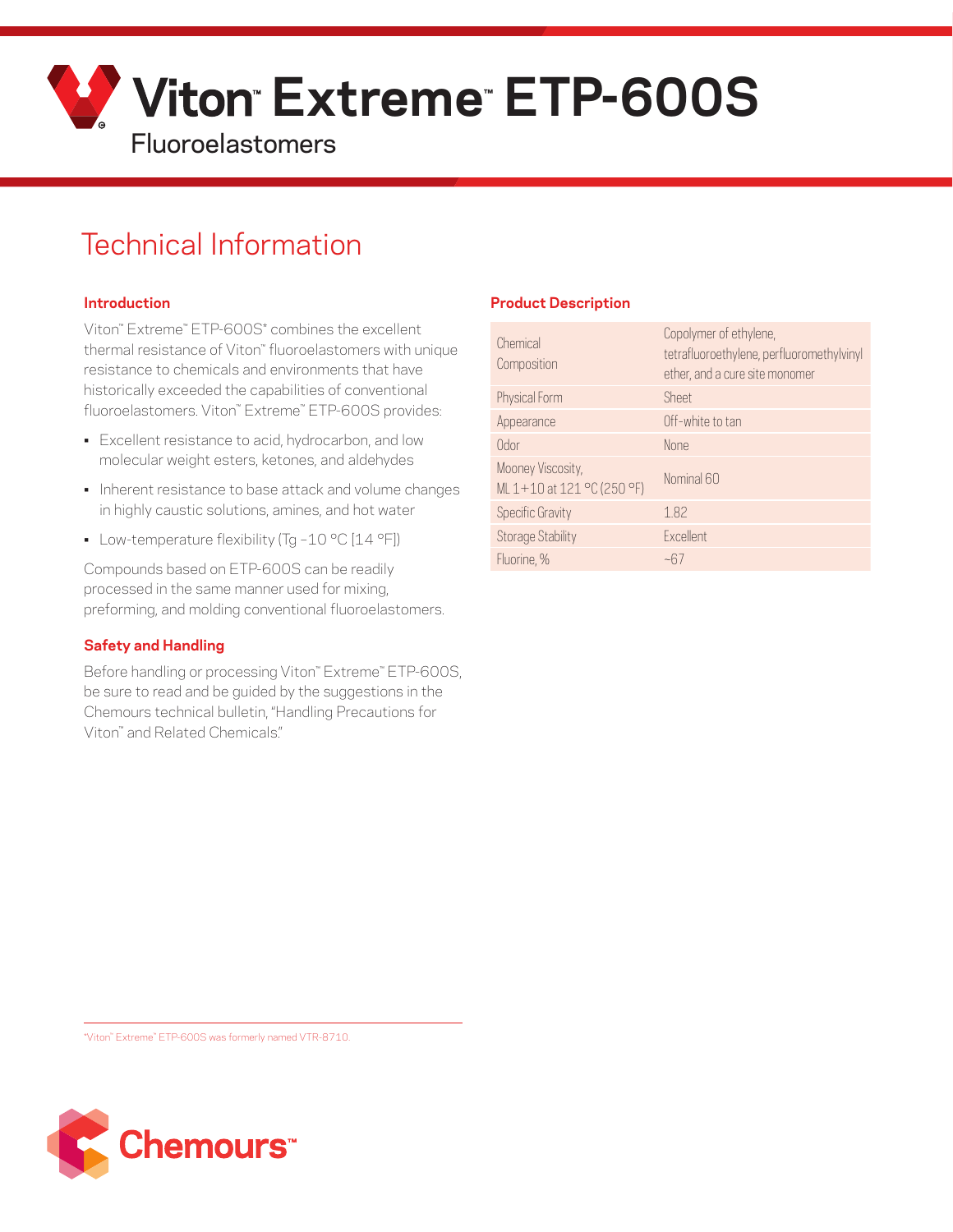## **Table 1. General Properties of Viton™ Extreme™ ETP-600S**

|                                                                                                           | Viton" Extreme" ETP-600S |
|-----------------------------------------------------------------------------------------------------------|--------------------------|
| <b>Compound Formulation</b>                                                                               |                          |
| Viton" Extreme" ETP-600S                                                                                  | 100.0                    |
| Zinc Oxide                                                                                                | 3.0                      |
| Viton" Curative No. 7 (VC-7)                                                                              | 3.0                      |
| Luperox <sup>®</sup> 101XL45                                                                              | 3.0                      |
| MT (N990) Carbon Black                                                                                    | 30.0                     |
| Total                                                                                                     | 139.0                    |
| Mooney Scorch at 121 °C (250 °F)                                                                          |                          |
| ML, Mooney Units                                                                                          | 48                       |
| T1, min                                                                                                   | 19.9                     |
| T5, min                                                                                                   | 25.2                     |
| T10, min                                                                                                  | 28.8                     |
| T15, min                                                                                                  | $>30$                    |
| ODR at 177 °C (351 °F), 3° arc, 12 min clock                                                              |                          |
| $M_L$ , dNm                                                                                               | 25.7                     |
| $M_H$ , dNm                                                                                               | 108.5                    |
| $t_s$ 1, min                                                                                              | 0.8                      |
| $t_s$ 2, min                                                                                              | 0.9                      |
| T'50, min                                                                                                 | 1.8                      |
| T'90, min                                                                                                 | 4.3                      |
| MDR at 177 °C (351 °F), 0.5 arc, 12 min clock                                                             |                          |
| $ML$ , dNm                                                                                                | 2.7                      |
| $M_H$ , dNm                                                                                               | 17.7                     |
| $t_s$ 1, min                                                                                              | 0.4                      |
| $t_s$ 2, min                                                                                              | 0.5                      |
| T'50, min                                                                                                 | 0.7                      |
| T'90, min                                                                                                 | 1.8                      |
| T'95, min                                                                                                 | 2.7                      |
| Physical Properties at 23 °C (73 °F), Cured 7 min at 177 °C (351 °F); Post-cured 16 hr at 200 °C (392 °F) |                          |
| M50, MPa                                                                                                  | 2.8                      |
| M100, MPa                                                                                                 | 7.9                      |
| Tb, MPa                                                                                                   | 18.3                     |
| Eb, %                                                                                                     | 225                      |
| Hardness, Shore A                                                                                         | 76                       |
| Physical Properties at 23 °C (73 °F), Aged 168 hr at 250 °C (482 °F)                                      |                          |
| M50, MPa                                                                                                  | 2.3                      |
| M100, MPa                                                                                                 | 7.0                      |
| Tb, MPa                                                                                                   | 15.9                     |
| Eb, %                                                                                                     | 265                      |
| Hardness, Shore A                                                                                         | 75                       |

*continued*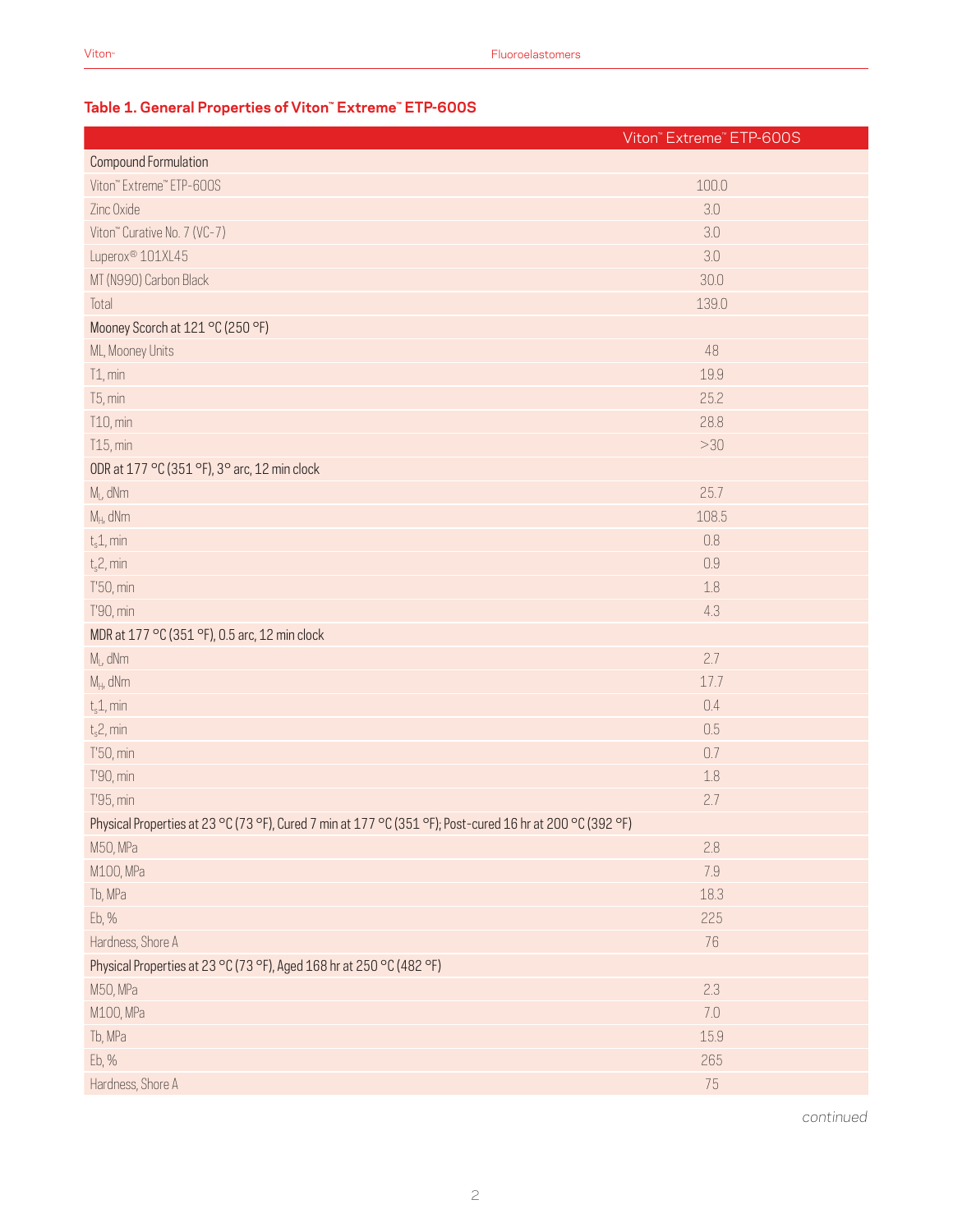## **Table 1. General Properties of Viton™ Extreme™ ETP-600S (continued)**

|                                                                                                                 | Viton" Extreme" ETP-600S |  |
|-----------------------------------------------------------------------------------------------------------------|--------------------------|--|
| Change in S/S after 168 hr at 250 °C (482 °F)                                                                   |                          |  |
| Change in M50, %                                                                                                | $-18$                    |  |
| Change in M100, %                                                                                               | $-11$                    |  |
| Change in Tb, %                                                                                                 | $-13$                    |  |
| Change in Eb, %                                                                                                 | 18                       |  |
| Change in Hd (# pts)                                                                                            | $-1$                     |  |
| Physical Properties at 23 °C (73 °F), Aged 168 hr at 23 °C (73 °F) in MEK                                       |                          |  |
| M50, MPa                                                                                                        | 1.3                      |  |
| M100, MPa                                                                                                       | 4.0                      |  |
| Tb, MPa                                                                                                         | 10.1                     |  |
| Eb, %                                                                                                           | 200                      |  |
| Hardness, Shore A                                                                                               | 60                       |  |
| Change in S/S after 168 hr at 23 °C (73 °F) in MEK                                                              |                          |  |
| Change in M50, %                                                                                                | $-54$                    |  |
| Change in M100, %                                                                                               | $-49$                    |  |
| Change in Tb, %                                                                                                 | $-45$                    |  |
| Change in Eb, %                                                                                                 | $-11$                    |  |
| Change in Hd (pts)                                                                                              | $-16$                    |  |
| Volume Change, %                                                                                                | 21                       |  |
| Physical Properties at 23 °C (73 °F), Aged 168 hr in 100 °C (212 °F) in 30% potassium hydroxide in water        |                          |  |
| M50, MPa                                                                                                        | 2.7                      |  |
| M100, MPa                                                                                                       | 7.2                      |  |
| Tb, MPa                                                                                                         | 17.2                     |  |
| Eb, %                                                                                                           | 220                      |  |
| Hardness, Shore A                                                                                               | 75                       |  |
| Physical Properties at 23 °C (73 °F), Aged 168 hr in 100 °C (212 °F) in 30% potassium hydroxide in water        |                          |  |
| M50, MPa, %                                                                                                     | 2.7                      |  |
| M100, MPa, %                                                                                                    | 7.2                      |  |
| Change in Tb, %                                                                                                 | -6                       |  |
| Change in Eb, %                                                                                                 | $-2$                     |  |
| Change in Hd, (pts)                                                                                             | $^{\rm -1}$              |  |
| Volume Change, %                                                                                                | $\overline{c}$           |  |
| Physical Properties at 23 °C (73 °F), Aged 168 hr in 150 °C (302 °F) in axle lubricant with 6% high pH additive |                          |  |
| M50, MPa                                                                                                        | 2.2                      |  |
| M100, MPa                                                                                                       | 6.2                      |  |
| Tb, MPa                                                                                                         | 15.7                     |  |
| Eb, %                                                                                                           | 215                      |  |
| Hardness, Shore A                                                                                               | 76                       |  |

*continued*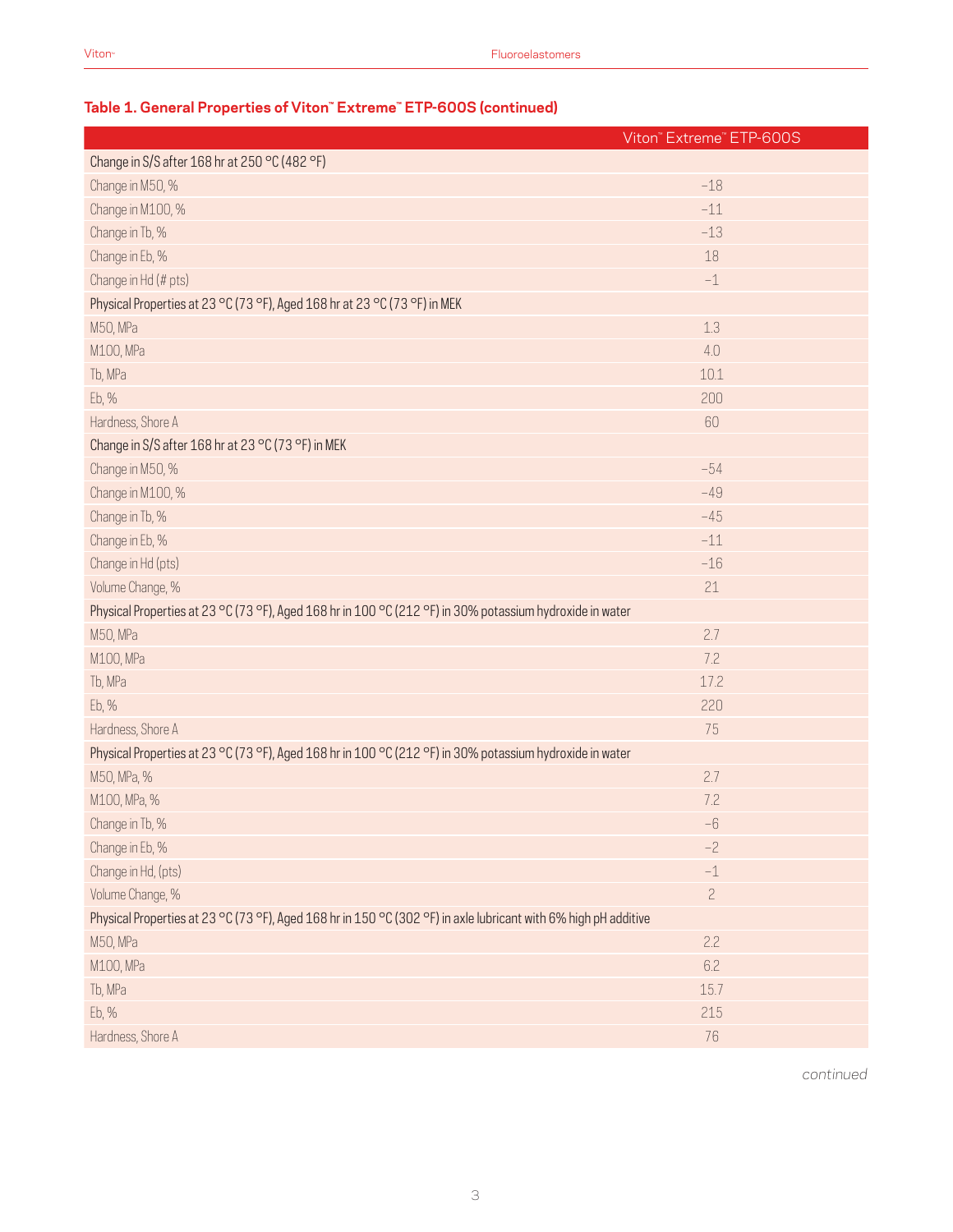## **Table 1. General Properties of Viton™ Extreme™ ETP-600S (continued)**

|                                                                                          | Viton" Extreme" ETP-600S |
|------------------------------------------------------------------------------------------|--------------------------|
| Change in S/S after 168 hr at 150 °C (302 °F) in axle lubricant with 6% high pH additive |                          |
| Change in M50, %                                                                         | $-22$                    |
| Change in M100, %                                                                        | $-21$                    |
| Change in Tb, %                                                                          | $-14$                    |
| Change in Eb, %                                                                          | $-4$                     |
| Change in Hd (pts)                                                                       | $\bigcap$                |
| Volume Change, %                                                                         | $\overline{4}$           |
| Compression Set, Method B (0-Rings)                                                      |                          |
| Aged 70 hr at 150 °C (302 °F), %                                                         | 34                       |
| Aged 70 hr at 200 °C (392 °F), %                                                         | 51                       |
| Aged 336 hr at 150 °C (302 °F), %                                                        | 50                       |
| Low Temperature Properties                                                               |                          |
| TR10, °C (°F)                                                                            | $-7(19)$                 |
| Tg by MDSC, °C (°F)                                                                      | $-10(14)$                |